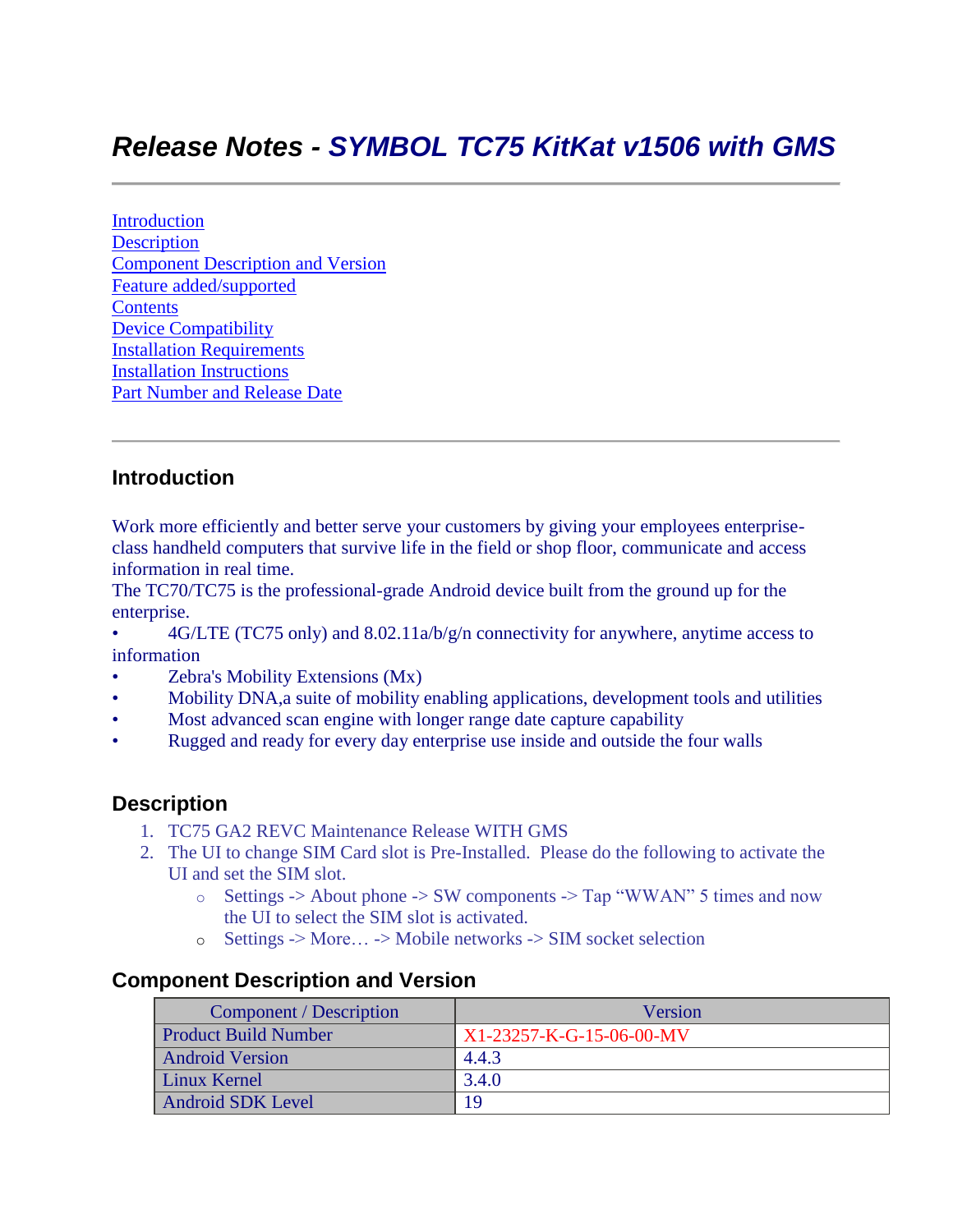| Platform (TI/MPA/ etc)             | <b>QC 8960 Pro</b>                |
|------------------------------------|-----------------------------------|
| <b>Flash Size</b>                  | 8GB                               |
| <b>RAM Size</b>                    | 1GB                               |
| <b>MSP Package</b>                 | 7.08.85                           |
| <b>Scanning</b>                    | 6.33.0                            |
| SimulScan                          | 2.5 SimulScanEngine 1.12.8        |
| Datawedge                          | 6.2.23                            |
| <b>EMDK</b>                        | 5.0.3.0                           |
| Mx / OSX                           | QC_OSX_4.4-4/MXMF: 6.1.1.0        |
| WiFi                               | Fusion_QA_1.02.0.0.039            |
| <b>PTT</b>                         | 3.1.20                            |
| <b>Touch FW</b>                    | Stylus-80_GLOVE-105, FW:1.2.AA    |
| RxLog                              | 3.0.0.52                          |
| <b>Mlog</b>                        | v06.52 / Service v06.52           |
| B2M                                | 1.0.0.260                         |
| <b>Bluetooth Pairing Utility</b>   | 3.3                               |
| <b>DataAnalytics</b>               | 1.0.2.1877                        |
| <b>File Browser</b>                | Ver 1.13                          |
| <b>Stage Now</b>                   | 2.2.1.1445                        |
| <b>App Gallery</b>                 | 3.0.1.7                           |
| <b>Tech Docs</b>                   | 1.0.0                             |
| <b>WLAN</b>                        | WLAN-1240294.1                    |
| <b>NFC</b>                         | NFC_NCIHAL_AR2.4.0_KitKat, FW:122 |
| Sensors (Accel, Gyro, Light, Prox) | 1                                 |
| Camera                             | CAM-FRONT-1.0.0 CAM-REAR-1.0.0    |
| <b>MSRN</b>                        | 0.94                              |
| MobiControl                        | 12.2.0. Build 23469               |

### <span id="page-1-0"></span>**Feature added/supported**

- Added support for SE4750CR scanner
- Added support for AK099XX Ecompass

### **SPR fixes:**

- SPR29036 Resolved an issue wherein Random reboot is being observed during staging process over LAN
- SPR29202 Resolves the issue in Add support for disabling the quick settings in the Status Bar
- SPR29099 Resolves the issue of showing incorrect SOC after battery swap
- SPR29009 Resolved an issue wherein Scanner Exception occurs when switching between SOFT and HARD trigger
- SPR28906 Resolved an issue wherein Enterprise reset fails during processing XML
- SPR28905 Resolved an issue wherein AppMgr fails to install/uninstall during redeployment test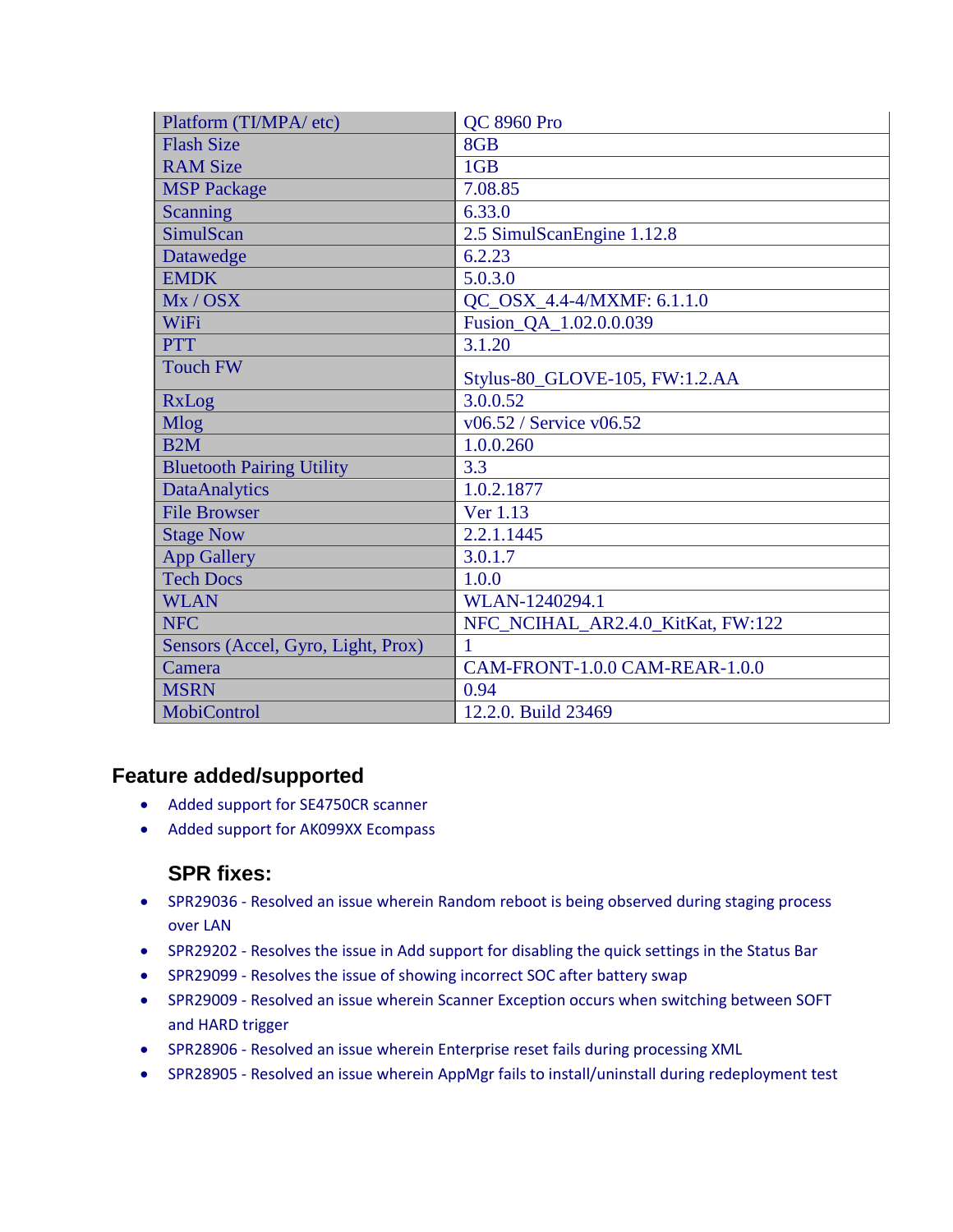- SPR28470 Resolved an issue wherein When proxy setting is applied, device is not able to access INTRANET site but able to go to INTERNET sites
- SPR28244 Resolved an issue wherein VPN does not work when "Always-On" option is enabled
- SPR29320 Resolves an issue of Phone dialer crashes when accessing call history menu
- SPR29618 Resolves the issue in TC75-key programmer configs are not consistently functional
- SPR29666 Resolves the issue in Data connection keep bouncing On and Off Using "Any Connect VPN"
- SPR29030 Resolves the issue of key-config.xml when deploying into device over the air
- SPR29432 Resolved an issue wherein NFC write command with ISO 15693 card not reliable
- SPR29797 Resolved an issue of Battery Swap activity is crashing on both activate and deactivate
- SPR30085 Fixed an issue wherein Settings application becomes enabled after battery swap
- SPR30140 Fixed an issue wherein the application installation fails due to FAILED UID MISMATCH error requiring a data-wipe to overcome this issue
- SPR30183 Fixed issue for Unable to use Mobile data when VPN Connection is ON
- SPR30129 Fixed issue wherein Appswitch key remapped border and surroundings of original key functionality takes place
- SPR29355 Fixed an issue wherein the volume level was not getting updated upon pressing Vol +/- keys with PTT PRO running on the device
- SPR30582 Fixed an issue wherein random data network connection drop
- SPR30815 Fixed intermittent error message failed to persist when enrolling TC75
- SPR30656 Fixed an issue wherein Keypad Wakeup Source Scan Trigger takes long press to reset Sleep Timer TC75/TC70
- SPR30318 Resolved an issue wherein When TC75 14.04 is used with EHS 2.4.4,logging in/out from EHS Admin mode causes reboot of the terminal
- SPR29608 Resolved an issue wherein TC75 AW com.symbol.proxyapi.bridge.AppLockout not working on GMS Builds, works on non-GMS
- SPR29726 Resolved an issue wherein TC75 device shows minor sluggishness when opening apps/navigating after white listing is applied
- SPR29700 Resolved an issue wherein the DHCP Option 119 is not working. In TC70 and TC75 Integrated
- SPR29818 Fixed issue wherein Dex accessory does not work after BLE session In TC70
- SPR30591 Resolved an issue wherein Camera Flash light affected by Sim card In TC70 and TC75 Integrated
- SPR30925 Fixed an issue wherein localized strings missing in the device causing APPOPS menu to crash when device is in non english locale
- SPR30069 Resolved issue wherein the GPS position is not accurate.
- SPR30389 Resolved an issue wherein Customer complaining intermittent error of failing to persist mprodigy when enrolling TC75 into mprodigy
- SPR29311 Resolved an issue wherein Profile cannot be applied when it have password with > symbol.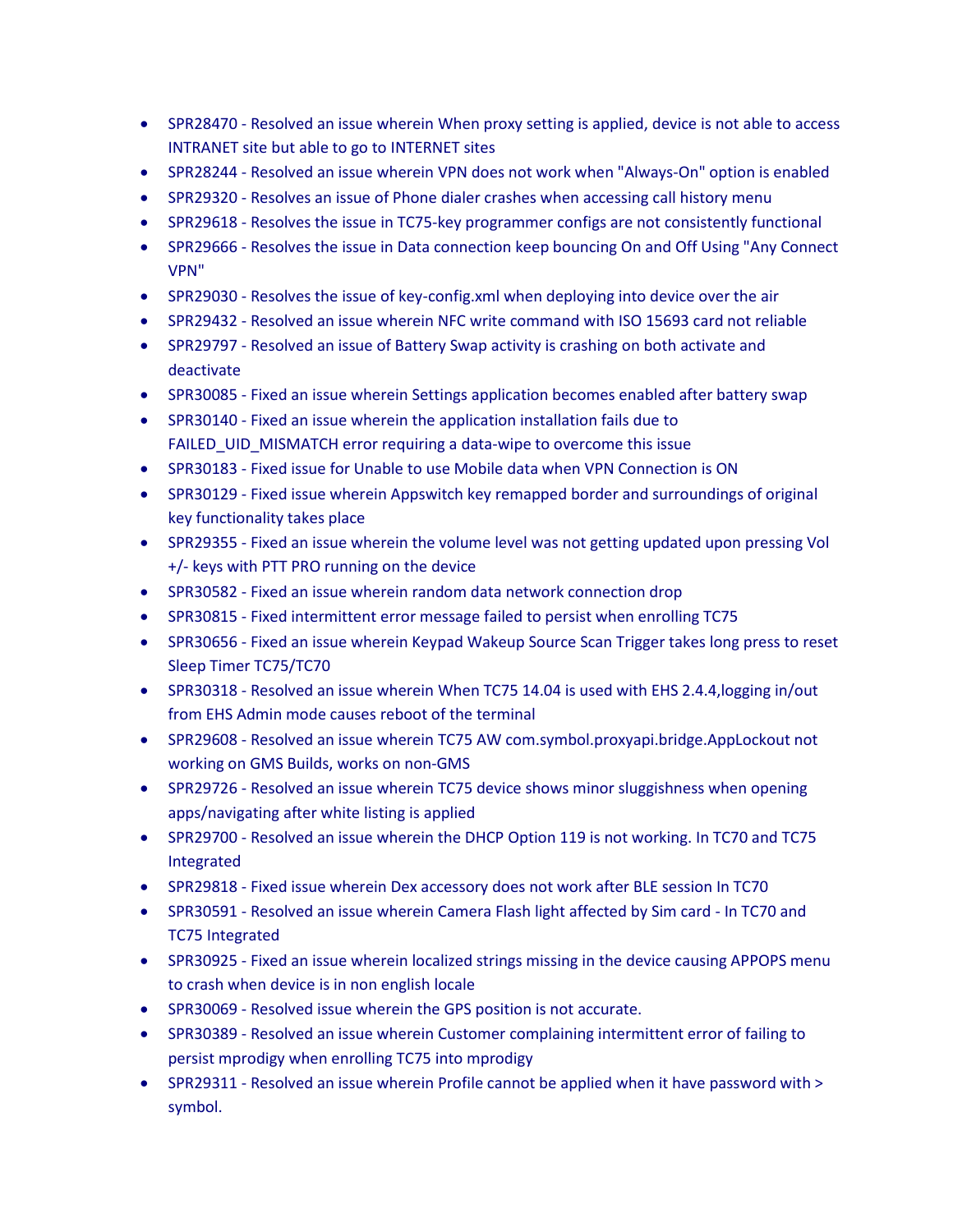- SPR29035 Fixed an issue wherein Internal Storage ( not SD \card ) on Android variants need to be wiped on Repaired Units
- SPR30494 Fixed an issue wherein TC70 1803 Settings / Security / AppOps will crash when Language is chosen which is not equal to English US or English CAN
- SPR29048/SPR30844 Fixed an issue NP Object deleted error while using iframes in the html page
- SPR30110 Resolved an issue wherein APPGALLERY ERROR received when creating new user from device
- SPR31003 Resolved an issue wherein The scanner stays on for  $\sim$  2-3 Minutes but flickers / goes dark and then illuminates again noticeably
- SPR28994 Resolved an issue wherein Enabling the picklist mode in DW Settings doesn't work
- SPR29184 Resolved an issue wherein customer unable to scan RSS14 barcodes
- SPR29200 Enabled Bluetooth Wide Band Audio on TC70/75
- SPR30048 Fixed an issue wherein Crashes in Binder cause system reboot
- SPR30493 Fixed an issue wherein August 1404 OS build with CFE v02.20 or CFE 00.03 installed Can't Connect to the Camera error done
- SPR30945 Need to reduce speed at which the WLAN disconnect is reported to the top running Application. In this case Wavelink Velocity
- SPR31376 Resolved an Issue wherein TC75 1404 october build EMDK SimulscanSample1 will fail after switching internal imager - internal camera works ok on 1404 august build
- SPR29256/SPR29628 Resolved an Issue wherein Persist Folder Not Accessible After Factory Reset and Mprodigy commissioning process
- SPR29965 Resolved an Issue wherein TC70(KK; Fusion v1.02.0.0.034) frequently fails WPA-PSK authentication handshake (AP generates reason codes 15, 16) ONLY when roaming from 2.4GHz(working) to 5GHz, or exclusively within 5GHz.

| File                   | <b>Description</b>                          |
|------------------------|---------------------------------------------|
| T75N0KEXAPUEF01506.zip | Full Package Update, v15-06                 |
| T75N0KEXARExx01506.zip | <b>Enterprise Reset Package</b>             |
| T75N0KFXARFxx01506.zip | <b>Factory Reset Package</b>                |
| T75N0KFXARFFx01506.zip | <b>Full Factory Reset Package.</b>          |
| TC75WLAN_NA01506.zip   | ManufPT-WLANId, AND, KK, vNA, RELEASE, SVC  |
| TC75WLAN_ROW01506.zip  | ManufPT-WLANId, AND, KK, vROW, RELEASE, SVC |
| T75N0KEXAAUEF01506.apf | Airbeam Full Package Update, v15-06         |
| T75N0KEXAAExx01506.apf | Airbeam Enterprise Reset Package            |
| T75N0KFXAAFxx01506.apf | <b>Airbeam Factory Reset Package</b>        |

# <span id="page-3-0"></span>**Contents**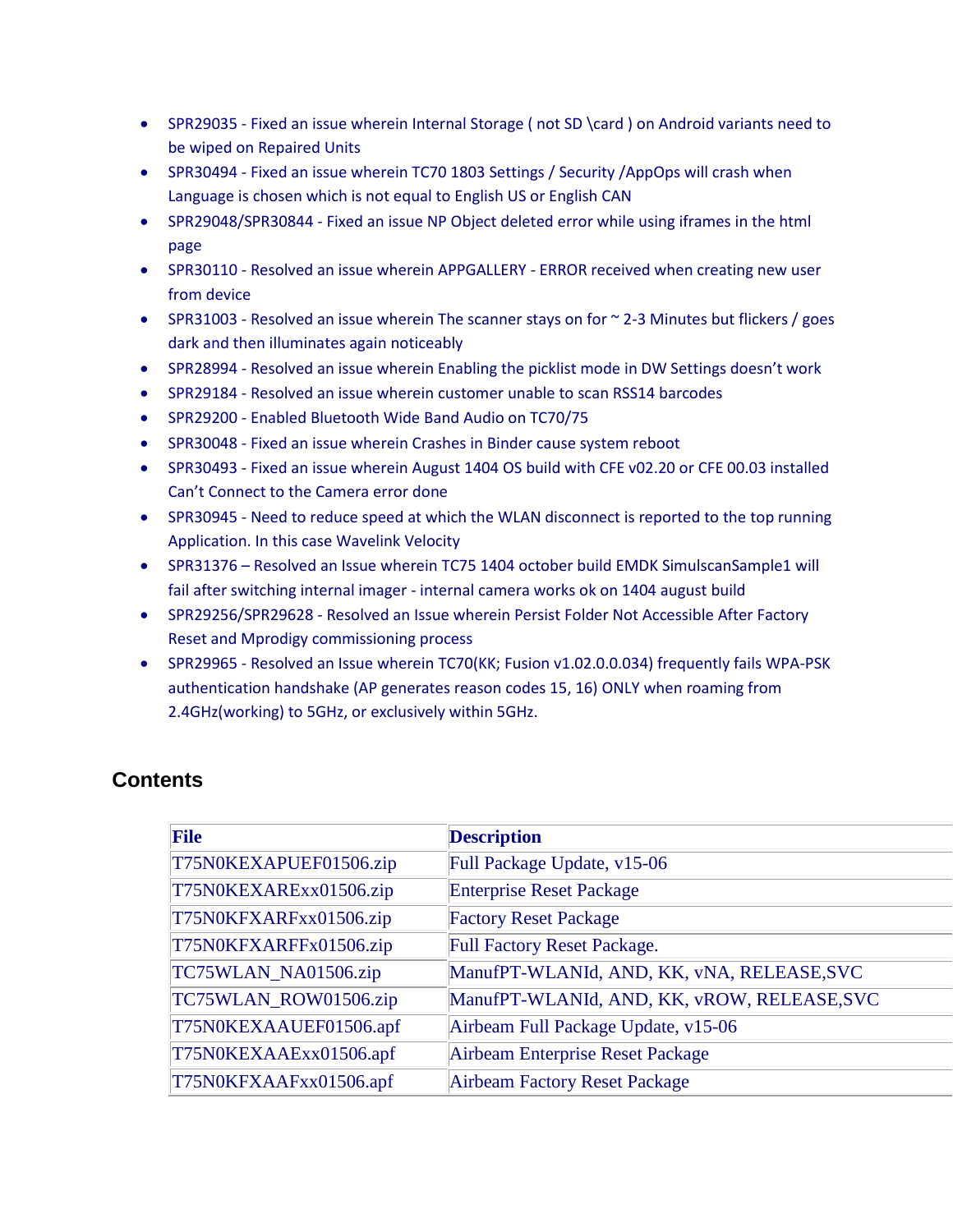T75N0KFXAAFFx01506.apf Airbeam Full Factory Reset Package.

### <span id="page-4-0"></span>**Device Compatibility**

This software release has been approved for use with the following Symbol devices.

| <b>Device</b> | <b>Operating System</b> |
|---------------|-------------------------|
| TC75          | Android $4.4.3$         |

#### <span id="page-4-1"></span>**Installation Requirements**

This Software must be used with compatible devices listed above

### <span id="page-4-2"></span>**Installation Instructions**

- 1. Plug the TC75 to the USB Cable and then the Cable to the PC. If you have a Cradle with USB connectivity, connect it.
- 2. You will be connected as a media device.
- 3. Download following packages
	- a. T75N0KEXAPUEF01506.zip (the Full Package Update v15-06),
	- b. T75N0KFXARFxx01506.zip (Factory Reset Package v15-06),
	- c. T75N0KEXARExx01506.zip (Enterprise Reset Package v15-06).
	- d. WLAN BIN UPDATE
		- 1. TC75WLAN\_NA01506.zip (if you are in North America or Taiwan)
		- 2. TC75WLAN\_ROW01506.zip (if you are outside of North America... RoW = Rest of World).
- 4. Now, copy the .zip files (and the Optional files too) to your TC75's storage.
- 5. You will need to put your device into Recovery Mode.
	- a. Hold the "Power Key" until "Reset" option appears and then release
	- b. Tap "Reset" and then immediately hold the "PTT Key" until recovery mode is initiated (Let go after you feel the vibration  $\circledcirc$ )
	- c. Once on the Recovery Screen, scroll down using "Volume Keys" +/- to the location where you copied the files and press the "PTT Key"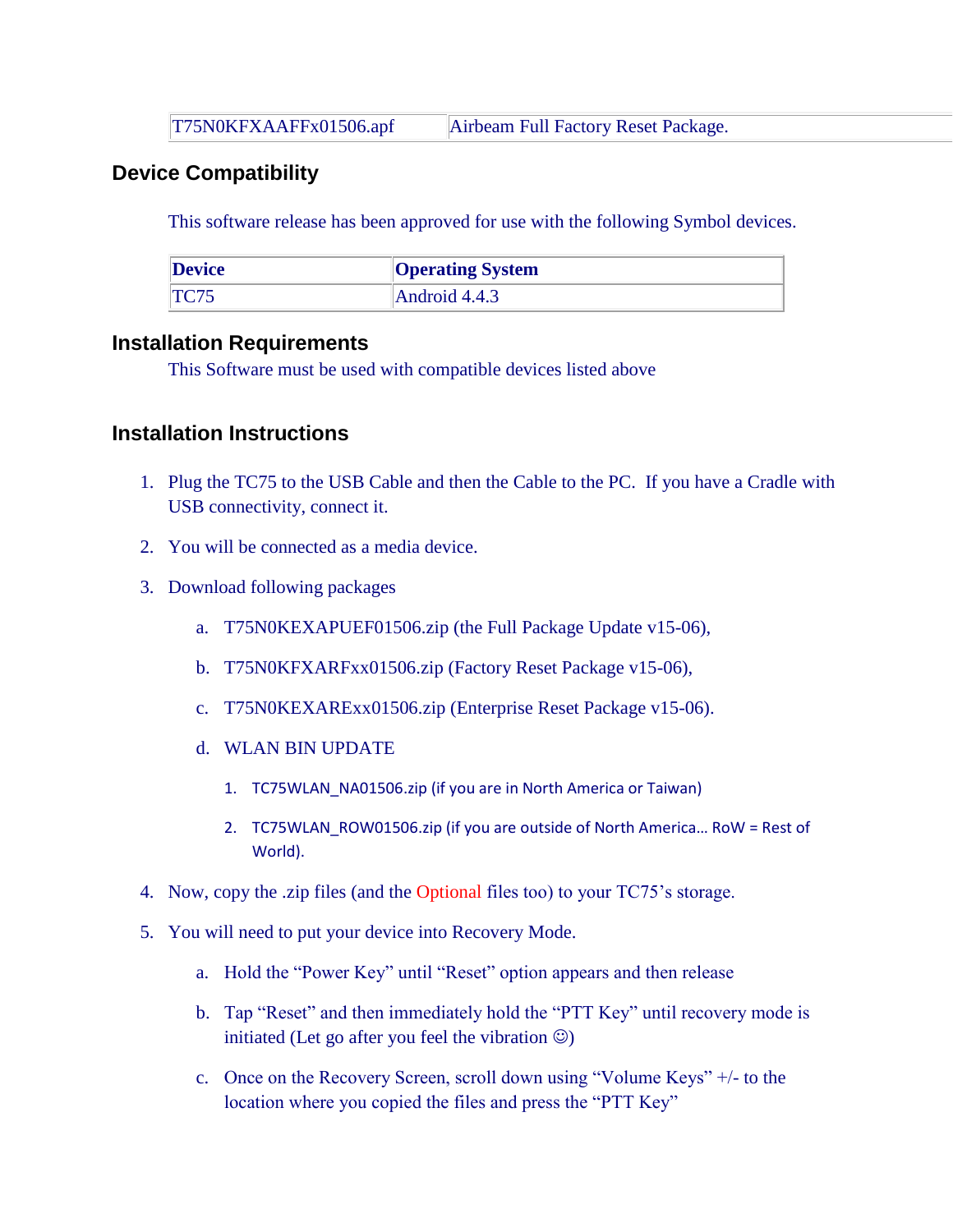- d. Scroll down using "Volume Keys" +/- and select the WLAN Bin Update for your part of the World with the "PTT Key"
- e. Upon completion, you will be back at the Recovery Mode screen.
- f. Follow same procedure and select the T75N0KEXAPUEF01506.zip (the Full Package Update v1506), with "PTT Key"
- g. Upon completion, you will be back at the Recovery Mode screen.
- h. Next step only if you are switching between GMS and NON-GMS software, otherwise this step is not required.
	- 1. If you are updating device from GMS to NON-GMS or Vice Versa, it is required to either use T75N0KFXARFxx01506.zip ( FactoryReset, this will give complete OOB experience) or at Minimum, please do a T75N0KEXARExx01506.zip (EnterpriseReset).
- i. If you are going to install the optional packages (see 3e above), then do so now with the same procedure used above...
- j. Upon completion of all the updates, you will be back at the Recovery Mode screen. Select, "reboot system now" with the "PTT Key", you will see it reboot, then you will see "Android is upgrading…" and then you will see the main screen, then...
- 6. Go to "Settings" and scroll down to "About phone" and look at the "Build number". It should end with "G-15-06-00-MV". Now… you can either start using the TC75 or if you are not going to install a working SIM (or at least not right away), please manually set the date and time. Go to "Settings" and scroll down to "Date & time" and set the correct date and time by unchecking "Automatic date & time" and "Automatic time zone" and then select "Select time zone" and do that. Then, select "Set date" and do that. Finally, select "Set time" and do that. Lastly, put check marks back in "Automatic date & time" and "Automatic time zone".
- 7. Now you are all set to use your updated TC75 WITH GMS.

## **Special Note when switching between GMS AND NON-GMS BUILD**

- o Follow Instructions to update the Software
- o Do Factory (for full experience including Welcome Screen) OR Enterprise Reset. (without welcome Screen, however saves enterprise persist data)